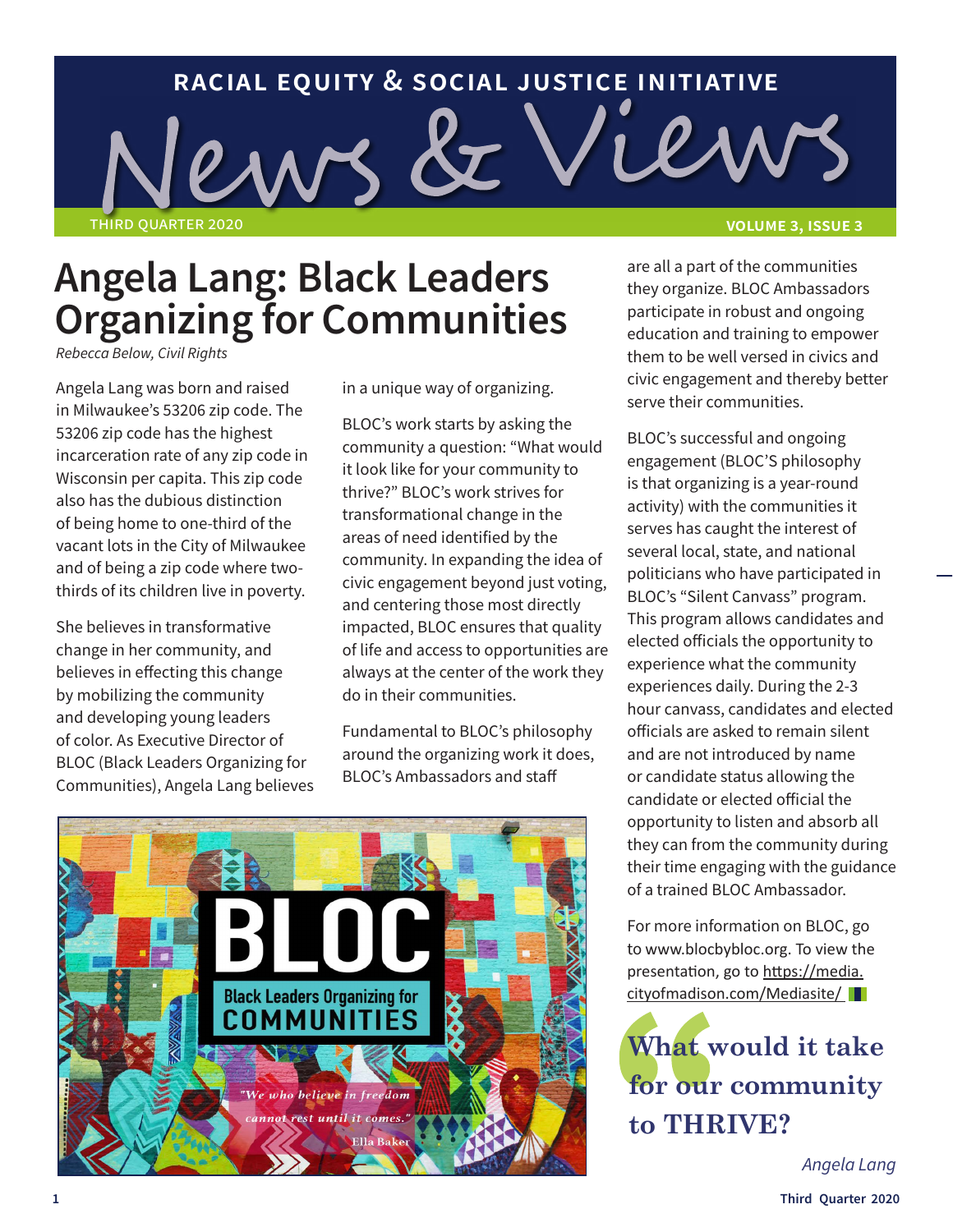### *Welcome Aboard*

#### Holly Chen, Citywide Interpreter/Translator



I was born in Shanghai, China, and moved to Madison, where my dad was a research scientist at UW-Madison, when I

was 8. I graduated from Madison Memorial, and went to college at UW-Whitewater. After working for several years, and never truly finding fulfillment in the jobs I had, my mom suggested that I should become an interpreter. I have been an interpreter for almost 7 years now. Before the pandemic, I was working mainly at hospitals and clinics throughout the Madison area, as well as different courts around the state. I absolutely love being an interpreter. Not being able to communicate with the people around you is something I have first hand knowledge of, and it can be incredibly terrifying. I love that I am able to help the people in my community during what is often stressful, and/or unfamiliar situations.

In my free time, I usually spend summers playing lots of Ultimate Frisbee. I am a lover of all things food. Retail therapy usually comes in the form of high heel shoes. However, these days, most of my time goes to snuggling with my doggo.



www.hispanicheritagemonth.gov/

### *Brain Teaser*

#### Equitable Definitions

Fill in the blanks after each definition. Then write each letter within a circle in the spaces at the end of the definitions. Last, unscramble that word.

A socially constructed concept that categorizes individuals based on appearances that are ascribed with cultural characteristics.



An exaggerated, oversimplified belief about an entire group of people without regard for individual differences



Judgement that is not based on reason and/or actual experience



A special right, advantage, or immunity granted or available only to a particular person or group



Social groups that have a common national or cultural tradition



Everyday verbal, nonverbal, slights or insults which communicate hostile, derogatory, or negative messages to target non-privileged persons based upon their group membership

Preferences that we are unaware of



 $-$ 

b

Being actively conscious about race and racism and taking actions to end racial inequities in our daily lives



\_\_\_ \_\_\_ \_\_\_ \_\_\_ \_\_\_ \_\_\_ \_\_\_ \_\_\_ \_\_\_

Ability to maintain an interpersonal stance that is other-oriented (or open to the other) in relation to aspects of cultural identity that are most important to the [person]

l

\_\_\_ \_\_\_ \_\_\_ \_\_\_ \_\_\_ \_\_\_ \_\_\_ \_\_\_ \_\_\_ \_\_\_ \_\_\_ \_\_\_ \_\_\_ \_\_\_ \_\_\_ \_\_\_ \_\_\_ \_\_\_

Unscramble the letters that appear in circles in the definitions above: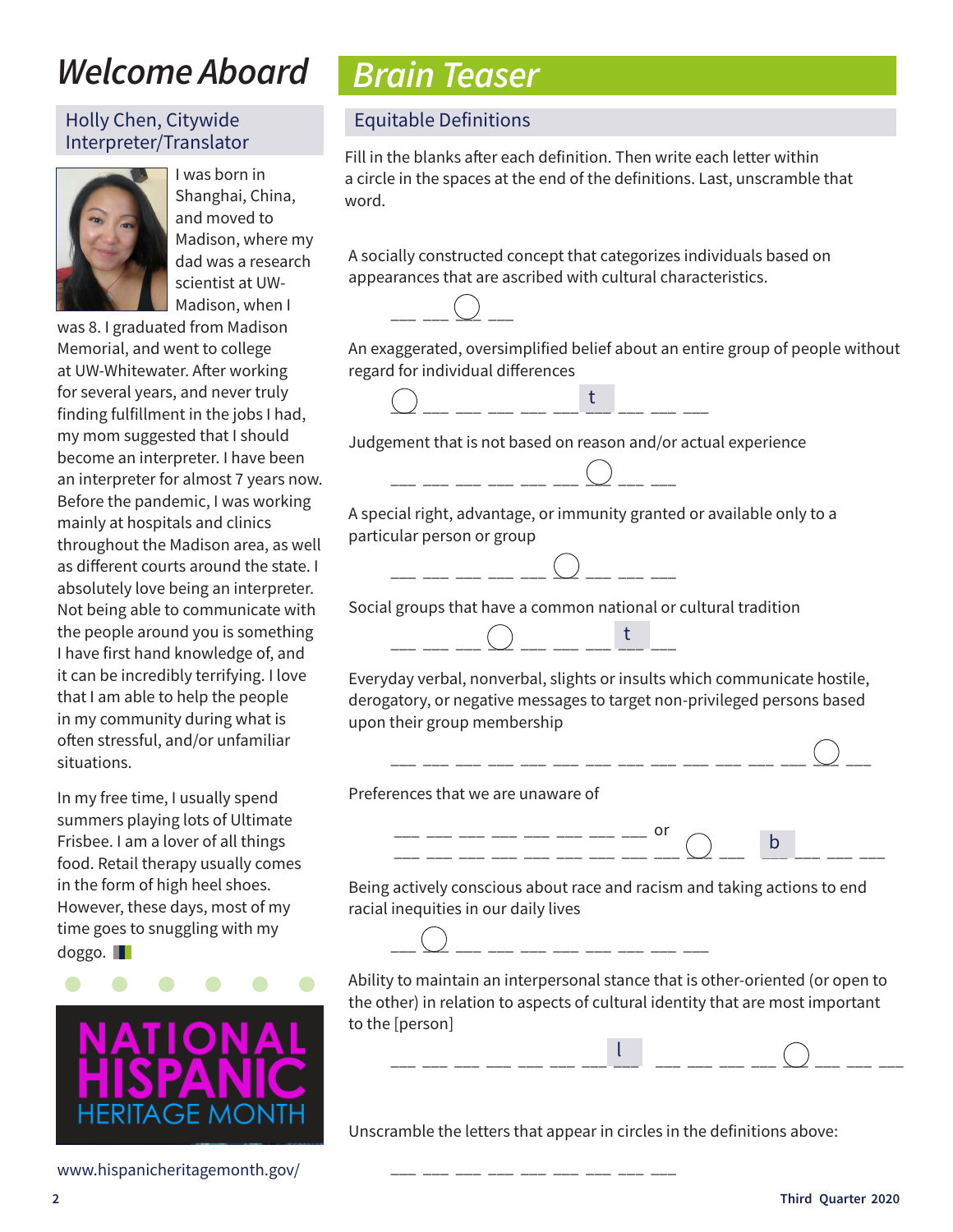### *Welcome Aboard*

#### Jesus Sanchez-Cruz, Investigator



**I** am originally from Guadalajara, Mexico. I have a Bachelor's Degree in Business, and a Master's in Recreation

Management.

I enjoy different cultures, learning new things and the outdoors. I love living in Madison!! I am an avid cyclist, love soccer and a Packer fan!

My family includes my wife, our child, and two dogs.

#### Brenda Yang, Citywide Interpreter/Translator



I have lived in Madison for the past 20 years and am originally from Northern California. I am a graduate student studying

cultural relevancy and its significance in public schools with an emphasis on the Hmong culture, the Hmong people, and the Hmong diaspora. I work full time advocating for High School students that are low-income and first generation college bound. I also work with community leaders on issues affecting the Hmong Community regarding public education, serve on a committee for MMSD's Superintendent's Human Relations Advisory Council, am part of the Hmong Education Council, and am passionate about advocating for students of color and students that come from significant barriers. I'm also passionate about: social justice, economic justice, educational justice, policy-reform, and finding sustainable solutions. I enjoy meeting new people, going to social events (pre-COVID), singing, playing the piano and guitar, writing, finding new hiking spots in Madison, and running to keep active.

### **Equitable Development in Madison**

*Rebecca Below, Department of Civil Rights*

The May 2020 RESJI Speaker Series featured Dan McAuliffe and Urvashi Martin of the City of Madison Planning Division. The presentation was held via Zoom due to the ongoing COVID-19 pandemic. Dan and Urvashi spoke about equitable development in Madison. They researched and created the Equitable Development Report, a white paper addressing concerns about the Oscar Mayer site development. There were concerns about whether the development would cause housing costs to rise in the area, effectively pushing existing



residents out of those neighborhoods. Madison's rapid growth and unique geography have only helped to exacerbate its affordable housing need.

Using the same methodology as has been used in Portland, Oregon the Planning Division was able to use certain census tract data to map and track areas that are in the process of or may be at risk for gentrification and displacement. Using census tract data such as income/poverty level, education, rental/ownership rates, race and ethnicity, housing values and rents, and watching how those factors change over time can suggest areas of economic vulnerability that may be more susceptible to displacement or gentrification.

The report also included strategies to address displacement and gentrification and try to help maintain existing affordable housing stock. Those strategies included creating new affordable housing, developing financial strategies to support affordable housing, developing strategies to preserve subsidized and naturally occurring affordable housing, neighborhood stabilization, and planning for inclusive and equitable growth. Strategies currently being used by the City of Madison include the Affordable Housing Fund, TIF policies, land banking, property tax assistance, and others. There are also strategies not currently being used that could be implemented as well, such as a housing levy, adjusting zoning standards, retaining expiring subsidy units, and developer exactions to name only a few. Strategies that are currently prohibited by Wisconsin law include density bonuses, inclusionary zoning and rent control.

**For more information** on Dan and Urvashi's presentation and the neighborhoods studied, see the report.